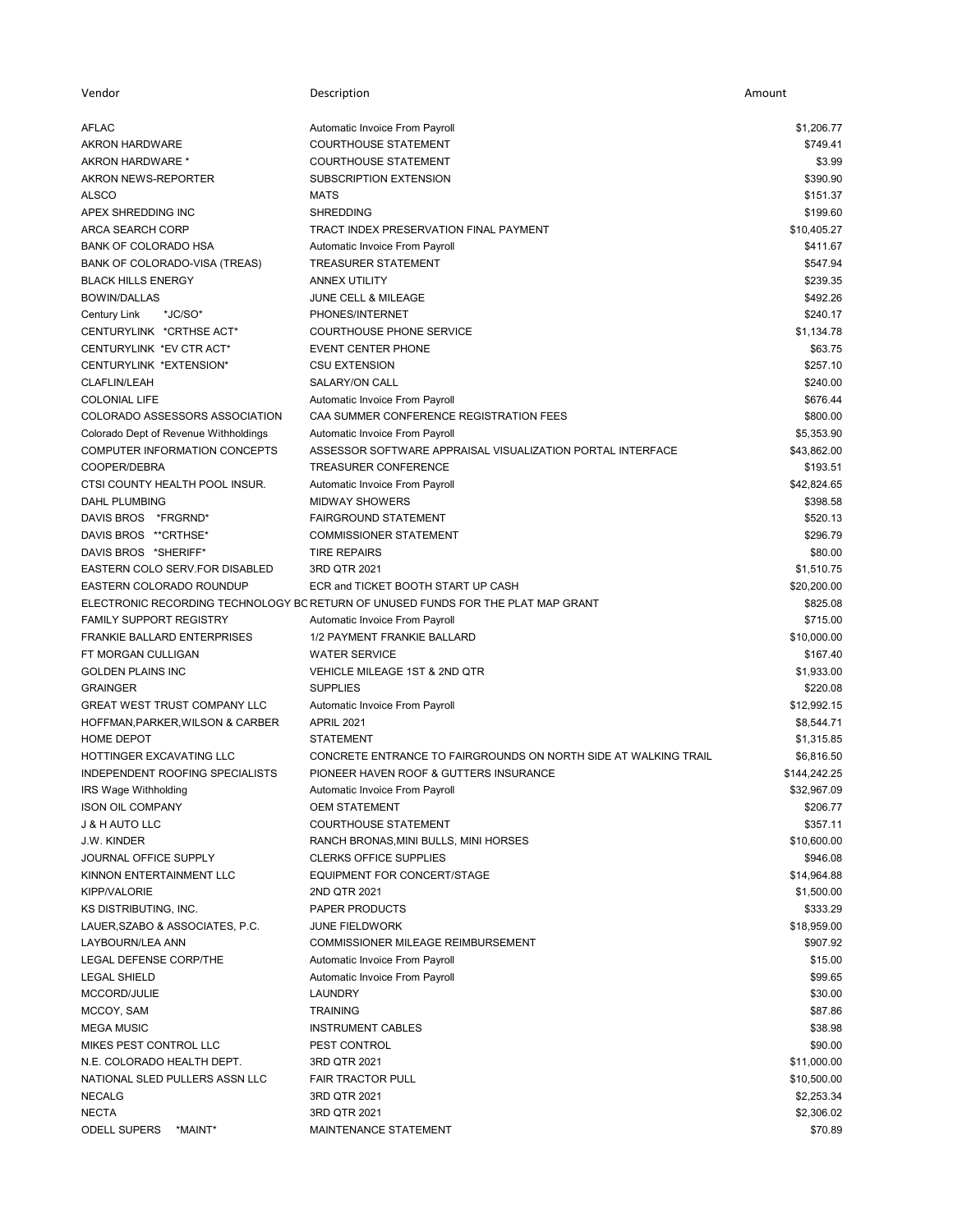| ODELL SUPERS *COMM*                   | <b>COMMISSIONER STATEMENT</b>                 | \$179.77     |
|---------------------------------------|-----------------------------------------------|--------------|
| OFFICE DEPOT                          | <b>SUPPLIES</b>                               | \$388.89     |
| OFFICE DEPOT S-O                      | <b>SUPPLIES</b>                               | \$396.08     |
| OFFICE OF THE DIST ATTORNEY *         | <b>JULY 2021</b>                              | \$9,183.92   |
| OTIS TELEGRAPH                        | <b>STATEMENT</b>                              | \$281.04     |
| PITNEY BOWES GLOBAL FINANCIAL         | POSTAGE MACHINE LEASE                         | \$860.85     |
| PRO FORCE LAW ENFORCEMENT             | <b>SUPPLIES</b>                               | \$20.40      |
| QUILL, CORP                           | <b>SUPPLIES</b>                               | \$383.61     |
| RK ELECTRIC LLC                       | <b>CARNIVAL RIDE REPAIR</b>                   | \$4,073.58   |
| ROUGH CUT RECORDS LLC                 | CONCERT OPEN ACT 7/31/21                      | \$2,000.00   |
| <b>RYANS COMPUTER DESIGN</b>          | <b>SERVICES</b>                               | \$1,065.00   |
| SHOWERS OF FLOWERS                    | <b>FLOWERS</b>                                | \$30.00      |
| SPECIALIZED PATHOLOGY, PC             | <b>AUTOPSY x2</b>                             | \$2,350.00   |
| STATE OF COLORADO                     | <b>CLERK MV RENEWALS</b>                      | \$727.33     |
| <b>STICK'EM UP SIGNS</b>              | 12 PLEASE DO NOT ROCK SEATS SIGNS             | \$150.00     |
| THARP ENTERPRISE, INC *SO-JC*         | <b>SUPPLIES</b>                               | \$192.32     |
| <b>TOWN OF AKRON</b>                  | <b>EVENT CENTER</b>                           | \$585.50     |
| UNITED REPROGRAPHIC SUPPLY INC        | <b>CLERK PLAT COPIER</b>                      | \$79.60      |
| US IDENTIFICATION MANUAL              | DRIVER LIC SUPPLIES/ID MANUAL UPDATES         | \$82.50      |
| <b>VALUE WEST INC</b>                 | CONTRACT REAPPRAISAL SERVICES                 | \$1,900.00   |
|                                       |                                               |              |
| <b>VIAERO WIRELESS</b>                | <b>EXTENSION OFFICE</b>                       | \$1,871.86   |
| <b>VISA</b>                           | <b>STATEMENT</b>                              | \$1,518.13   |
| <b>VISA</b>                           | <b>STATEMENT</b>                              | \$10.00      |
| <b>VISA</b>                           | <b>STATEMENT</b>                              | \$946.27     |
| <b>VISA</b>                           | <b>STATEMENT</b>                              | \$650.32     |
| <b>VISA</b>                           | <b>STATEMENT</b>                              | \$118.58     |
| <b>VISA</b>                           | <b>VISA STATEMENT</b>                         | \$1,638.64   |
| VISA                                  | <b>VISA STATEMENT</b>                         | \$1,744.64   |
| <b>WAGERS/CHRISTINE</b>               | <b>FAIR QUEEN SUPPLIES</b>                    | \$425.34     |
| WALL TO WALL ENTERPRISES LLC          | SEPTIC TANKS PUMPED                           | \$450.00     |
| WASH CO DEPT OF HUMAN SERVICES        | <b>TRAINING</b>                               | \$1,250.00   |
| WASHINGTON COUNTY CARNIVAL            | START UP MONEY CARNIVAL                       | \$200.00     |
| WASHINGTON COUNTY COMMISSIONER        | 3RD QUARTER 2021                              | \$2,080.00   |
| WASHINGTON COUNTY JUSTICE CNTR        | COURT MAINTENANCE & INMATE HOUSING            | \$27,576.24  |
| WASHINGTON-YUMA COMBINED COMM.        | <b>JULY 2021</b>                              | \$19,166.67  |
| <b>WEX BANK</b><br>$*S/O*$            | <b>FUEL</b>                                   | \$5,308.81   |
| WHITT, RANDALL                        | <b>CONTRACT SERVICES</b>                      | \$2,890.00   |
| WILKERSON, IV, M.D./JAMES A           | <b>AUTOPSY X2</b>                             | \$2,500.00   |
| YUMA SHEET METAL LLC                  | DEFROST TIMER FREEZER                         | \$590.00     |
| Y-W ELECTRIC ASSOCIATION. INC         | <b>FAIRGROUND</b>                             | \$2,768.54   |
| 21ST CENTURY EQUIPMENT LLC            | <b>DIST 1 STATEMENT</b>                       | \$216.11     |
| 4 RIVERS EQUIPMENT LLC                | 2021 JD MOTOR GRADER                          | \$170,000.00 |
| A-1 CHIP SEAL                         | 8.12 MI CRACKSEAL BASELINE TO CR 22 6.20 TONS | \$36,941.52  |
| <b>AFLAC</b>                          | Automatic Invoice From Payroll                | \$1,362.24   |
| AKRON CLINIC - YUMA                   | <b>CDL PHYSICAL</b>                           | \$140.00     |
| <b>AKRON HARDWARE</b>                 | DIST 1 STATEMENT SUPPLIES                     | \$172.04     |
| ANDREWS WELDING & STEEL               | <b>SUPPLIES</b>                               | \$77.45      |
| <b>ANTON COOP</b>                     | <b>DIST 3 STATEMENT</b>                       | \$21,656.48  |
|                                       |                                               |              |
| <b>ANTON SUPERS</b>                   | <b>DIST 3 SUPPLIES</b>                        | \$91.60      |
| <b>BANK OF COLORADO HSA</b>           | Automatic Invoice From Payroll                | \$300.00     |
| <b>BLACK HILLS ENERGY</b>             | <b>DIST 1 UTILITY</b>                         | \$65.33      |
| <b>BRS GARAGE LLC</b>                 | <b>REPAIR</b>                                 | \$259.50     |
| CENTURYLINK *RD ACT*                  | <b>DIST 2 PHONE SERVICE</b>                   | \$208.85     |
| CHS                                   | <b>CHEMICAL</b>                               | \$321.50     |
| <b>COLONIAL LIFE</b>                  | Automatic Invoice From Payroll                | \$545.10     |
| Colorado Dept of Revenue Withholdings | Automatic Invoice From Payroll                | \$3,605.60   |
| CTSI COUNTY HEALTH POOL INSUR.        | Automatic Invoice From Payroll                | \$31,521.27  |
| DACT, LLC                             | <b>DRUG TESTING</b>                           | \$208.60     |
| DAVIS BROS *ROAD*                     | <b>DIST 1 STATEMENT</b>                       | \$722.00     |
| EARL/MICHAEL                          | Reimbursement                                 | \$150.00     |
| <b>ECONO SIGNS</b>                    | <b>SIGNS</b>                                  | \$122.27     |
| E-Z IRRIGATION                        | MOWER BLADES, FILTERS                         | \$2,200.10   |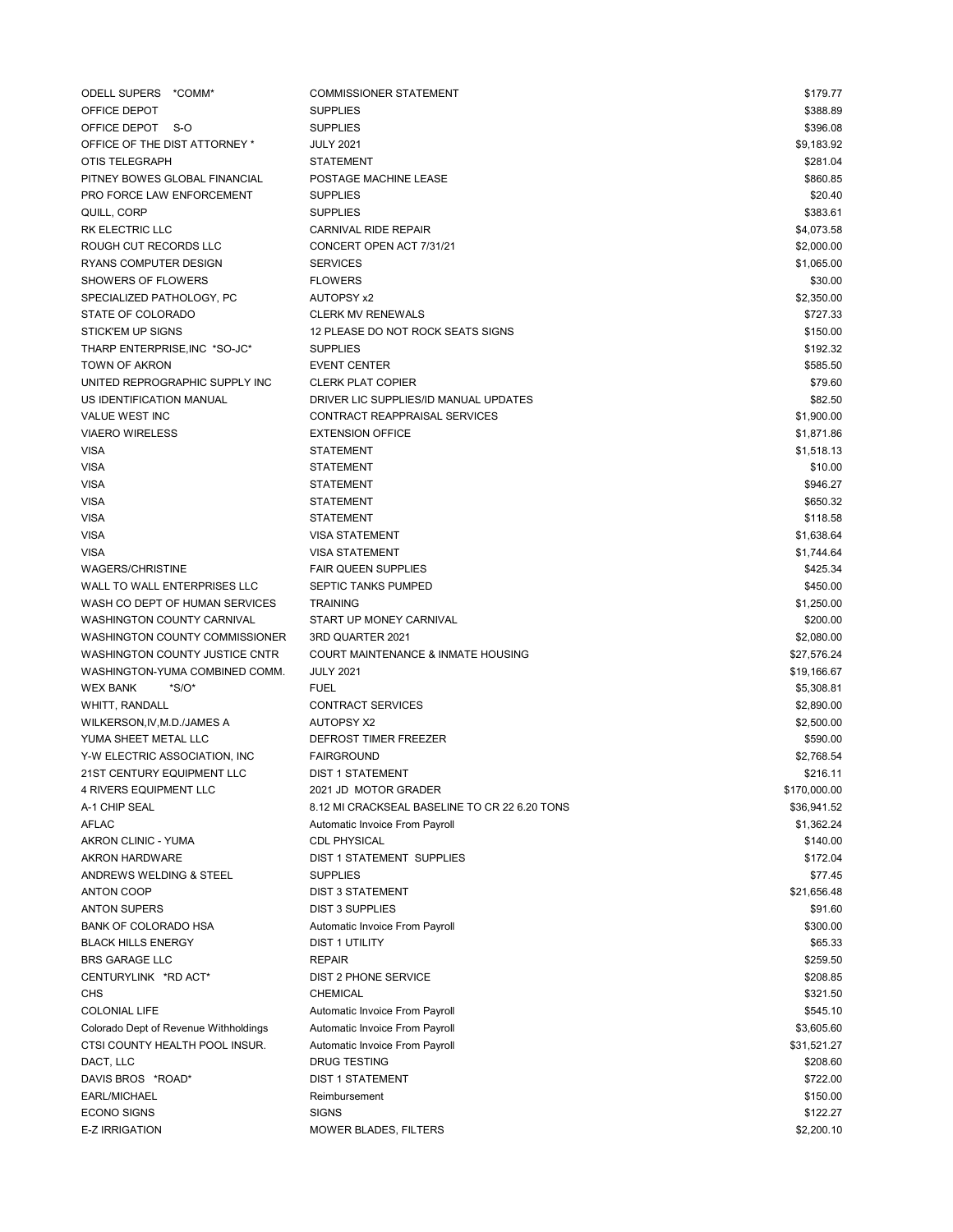| FT MORGAN CULLIGAN                    | <b>DIST 1 WATER</b>                    | \$17.10     |
|---------------------------------------|----------------------------------------|-------------|
| G & M IMPLEMENT, INC                  | <b>PARTS</b>                           | \$163.82    |
| <b>GREAT WEST TRUST COMPANY LLC</b>   | Automatic Invoice From Payroll         | \$7,702.44  |
| HIGHLINE ELECTRIC ASSOC.              | <b>DIST 2 PIT ELECTRICITY</b>          | \$32.50     |
| IRS Wage Withholding                  | Automatic Invoice From Payroll         | \$21,525.80 |
| <b>ISON OIL COMPANY</b>               | <b>SUPPLIES</b>                        | \$756.25    |
| <b>J &amp; H AUTO LLC</b>             | <b>DIST 2 STATEMENT</b>                | \$71.47     |
| LIFESTYLE CHIROPRACTIC OF YUMA        | DIST 2 DOT PHYSICAL                    | \$270.00    |
| MHC KENWORTH - GREELEY **             | <b>DIST 2 STATEMENT</b>                | \$407.18    |
| MO CO REA                             | <b>DIST 1 UTILITY</b>                  | \$54.43     |
| PHILLIP SIMMS TRUCKING LLC            | <b>FREIGHT FOR TRUCK</b>               | \$2,205.50  |
| PLAINS COOPERATIVE TELEPHONE          | <b>DIST 3 TELEPHONE</b>                | \$132.68    |
| PROFESSIONAL COMPLIANCE & TEST        | DIST 3 DOT RANDOM TEST                 | \$45.00     |
| <b>SHAW DISPOSAL</b>                  | <b>DIST 2 TRASH REMOVAL</b>            | \$192.00    |
|                                       |                                        |             |
| <b>TOWN OF AKRON</b>                  | DIST <sub>1</sub>                      | \$107.72    |
| TOWN OF OTIS                          | DIST 2 WATER SEWER                     | \$73.50     |
| <b>TRANSWEST TRUCK TRAILER RV</b>     | 2018 CHEVY REPAIRS                     | \$975.48    |
| <b>VIAERO WIRELESS</b>                | <b>VIAERO STATEMENT</b>                | \$203.65    |
| VISA                                  | <b>STATEMENT</b>                       | \$188.45    |
| <b>VISA</b>                           | <b>STATEMENT</b>                       | \$72.18     |
| WAGNER EQUIPMENT COMPANY              | <b>DIST 1 STATEMENT</b>                | \$2,027.34  |
| WEAR PARTS & EQUIP CO, INC            | <b>DIST 3 STATEMENT</b>                | \$2,101.63  |
| <b>WILLIAM &amp; KENDALL NELSON</b>   | 257 LOADS GRAVEL                       | \$3,855.00  |
| <b>WILLIAMS/STEVE</b>                 | OPERATING CROSS KIT YOKE REIMBURSEMENT | \$429.23    |
| Y-W ELECTRIC ASSOCIATION, INC         | <b>STATEMENT</b>                       | \$777.64    |
| <b>AFLAC</b>                          | Automatic Invoice From Payroll         | \$428.39    |
| <b>COLONIAL LIFE</b>                  | Automatic Invoice From Payroll         | \$87.10     |
| Colorado Dept of Revenue Withholdings | Automatic Invoice From Payroll         | \$1,351.00  |
| CTSI COUNTY HEALTH POOL INSUR.        | Automatic Invoice From Payroll         | \$11,466.17 |
| GREAT WEST TRUST COMPANY LLC          | Automatic Invoice From Payroll         | \$2,301.08  |
| IRS Wage Withholding                  | Automatic Invoice From Payroll         | \$7,892.83  |
| <b>LEGAL SHIELD</b>                   | Automatic Invoice From Payroll         | \$15.95     |
| <b>VIAERO WIRELESS</b>                | <b>VIAERO STATEMENT</b>                | \$400.00    |
| <b>AFLAC</b>                          | Automatic Invoice From Payroll         | \$239.12    |
| <b>AKRON HARDWARE</b>                 | <b>SUPPLIES</b>                        | \$34.99     |
| Alyce ONeill                          | <b>EMS STIPEND</b>                     | \$2,155.00  |
| <b>B&amp;B PHARMACY</b>               | <b>MEDICAL SUPPLIES</b>                | \$37.46     |
| <b>BANK OF COLORADO HSA</b>           | Automatic Invoice From Payroll         | \$100.00    |
| <b>BANNER HEALTH</b>                  | <b>MEDICATION ORDER</b>                | \$149.90    |
|                                       | <b>EMS STIPEND</b>                     |             |
| <b>BENISH/RANDY</b>                   |                                        | \$935.00    |
| <b>BLACK HILLS ENERGY</b>             | <b>CLINIC UTILITY</b>                  | \$52.75     |
| BRENT/MATTHEW ALLEN                   | <b>EMS STIPEND</b>                     | \$330.00    |
| <b>BROTTON/JAYDAN MARIE</b>           | <b>EMS STIPEND</b>                     | \$495.00    |
| BUCKEYE WELDING SUPPLY CO. INC        | OXYGEN AND RENTALS                     | \$42.25     |
| CENTURYLINK *AMBL ACT**               | AMBULANCE PHONE SERVICE                | \$147.97    |
| <b>CHENOWETH/RICK</b>                 | <b>EMS STIPEND</b>                     | \$330.00    |
| <b>COLONIAL LIFE</b>                  | Automatic Invoice From Payroll         | \$44.04     |
| Colorado Dept of Revenue Withholdings | Automatic Invoice From Payroll         | \$494.00    |
| CTSI COUNTY HEALTH POOL INSUR.        | Automatic Invoice From Payroll         | \$4,644.30  |
| DAVIS BROS INC *AMBL*                 | AMBULANCE STATEMENT                    | \$563.19    |
| DIRECT SUPPLY EQUIPMENT               | <b>BED/MATTRESS</b>                    | \$2,500.00  |
| <b>ENABLE BILLING SERVICES</b>        | <b>BILLING SERVICES</b>                | \$877.90    |
| GOMEZ/CASSANDRA                       | <b>EMS STIPEND</b>                     | \$1,035.00  |
| <b>GREAT WEST TRUST COMPANY LLC</b>   | Automatic Invoice From Payroll         | \$1,280.98  |
| IRS Wage Withholding                  | Automatic Invoice From Payroll         | \$3,076.72  |
| <b>ISON OIL COMPANY</b>               | AMBULANCE STATEMENT                    | \$1,128.54  |
| J & H AUTO LLC                        | AMBULANCE STATEMENT                    | \$13.79     |
| JOURNAL OFFICE SUPPLY                 | MX3115N COPIER USAGE                   | \$26.99     |
| LIFE ASSIST, INC.                     | <b>MEDICAL SUPPLIES</b>                | \$520.86    |
| <b>MCCALL/PATRICK B</b>               | <b>EMS STIPEND</b>                     | \$500.00    |
| MCCRACKEN/BRENT                       | <b>EMS STIPEND</b>                     | \$80.00     |
| <b>MORRIS/JERRY W</b>                 | <b>EMS STIPEND</b>                     | \$660.00    |
|                                       |                                        |             |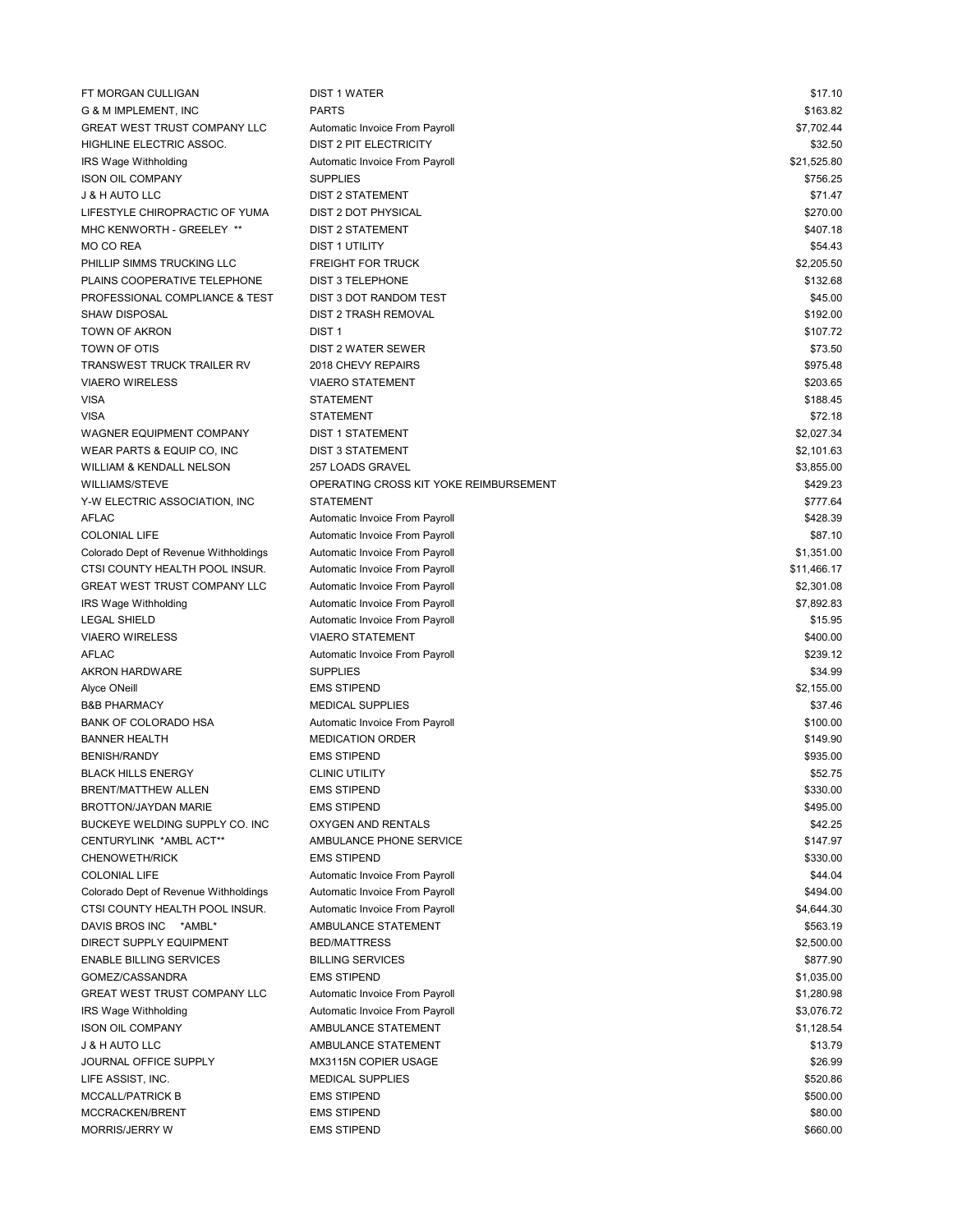| <b>ODELL SUPERS</b><br>*AMBL`                    | AMBULANCE STATEMENT                                              | \$40.83     |
|--------------------------------------------------|------------------------------------------------------------------|-------------|
| PRO DOOR LLC                                     | SERVICE OVERHEAD DOORS IN AMBULANCE BARN                         | \$185.00    |
| STROBEL/GARRETT                                  | <b>EMS STIPEND</b>                                               | \$1,900.00  |
| THOMPSON/ASHLEY                                  | <b>EMS STIPEND</b>                                               | \$900.00    |
| <b>THOMPSON/NICOLE R</b>                         | <b>EMS STIPEND</b>                                               | \$1,360.00  |
| <b>TOWN OF AKRON</b>                             | <b>CLINIC</b>                                                    | \$76.15     |
| <b>VIAERO WIRELESS</b>                           | <b>VIAERO STATEMENT</b>                                          | \$533.66    |
| <b>VISA</b>                                      | <b>STATEMENT</b>                                                 | \$769.18    |
| Y-W ELECTRIC ASSOCIATION, INC                    | <b>AMBULANCE</b>                                                 | \$379.24    |
| ZIEBARTH/JAMES                                   | <b>EMS STIPEND</b>                                               | \$745.00    |
| DIAMOND FARMS PARTNERSHIP                        | <b>LEASE PAYMENT 2021</b>                                        | \$1,000.00  |
| HIGHLINE ELECTRIC ASSOC.                         | TV TRANSLATOR ELECTRICITY                                        | \$522.05    |
| MO CO REA                                        | <b>COMM TOWER UTILITY</b>                                        | \$230.47    |
| RF SYSTEMS LLC                                   | <b>JULY 2021</b>                                                 | \$1,606.16  |
| <b>VIAERO WIRELESS</b>                           | <b>VIAERO STATEMENT</b>                                          | \$58.24     |
| Y-W ELECTRIC ASSOCIATION, INC.                   | <b>TV TRANSLATOR</b>                                             | \$693.97    |
| AG TECK REPAIR INC                               | <b>SUPPLIES</b>                                                  | \$916.11    |
| <b>CDPHE</b>                                     | <b>STATE FEES</b>                                                | \$1,257.26  |
| CENTURYLINK *LF ACT*                             | LANDFILL PHONE SERVICE                                           | \$75.43     |
| <b>COLONIAL LIFE</b>                             | Automatic Invoice From Payroll                                   | \$43.68     |
| Colorado Dept of Revenue Withholdings            | Automatic Invoice From Payroll                                   | \$206.00    |
| CTSI COUNTY HEALTH POOL INSUR.                   | Automatic Invoice From Payroll                                   | \$7.92      |
| DAVIS BROS *LNDFILL*                             | <b>LANDFILL STATEMENT</b>                                        | \$2,308.92  |
| GREAT WEST TRUST COMPANY LLC                     | Automatic Invoice From Payroll                                   | \$339.00    |
| IRS Wage Withholding                             | Automatic Invoice From Payroll                                   | \$1,169.98  |
| <b>J &amp; H AUTO LLC</b>                        | <b>LANDFILL STATEMENT</b>                                        | \$146.93    |
| ODELL SUPERS *LF*                                | <b>LANDFILL STATEMENT</b>                                        | \$46.40     |
| <b>VIAERO WIRELESS</b>                           | <b>VIAERO STATEMENT</b>                                          | \$36.86     |
| WAGNER EQUIPMENT COMPANY                         | <b>LANDFILL STATEMENT</b>                                        | \$103.11    |
| Y-W ELECTRIC ASSOCIATION, INC.                   | <b>LANDFILL</b>                                                  | \$105.68    |
| <b>AFLAC</b>                                     | Automatic Invoice From Payroll                                   | \$307.75    |
| AKRON AUTO LLC                                   | <b>TENTING</b>                                                   | \$100.00    |
| <b>AKRON HARDWARE</b>                            | <b>SUPPLIES</b>                                                  | \$300.82    |
| ALIX MCMURRAY THERAPEUTIC SERV                   | <b>DOC CLASSES</b>                                               | \$2,981.25  |
| APEX SHREDDING INC                               | <b>SHREDDING</b>                                                 | \$60.00     |
| <b>ATOM PHYSICS</b>                              | X RAY CERTIFICATION                                              | \$410.00    |
| <b>BLACK HILLS ENERGY *JC</b>                    | <b>SERVICE</b>                                                   | \$1,031.15  |
| BRODY CHEMICAL COMPANY                           | <b>SUPPLIES</b>                                                  | \$145.99    |
| CENTENNIAL MENTAL HEALTH INC                     | <b>JBBS</b>                                                      | \$16,003.67 |
| Century Link<br>*JC/SO*                          | PHONES/INTERNET                                                  | \$360.24    |
| <b>COLONIAL LIFE</b>                             |                                                                  | \$173.42    |
| Colorado Dept of Revenue Withholdings            | Automatic Invoice From Payroll<br>Automatic Invoice From Payroll | \$2,922.50  |
|                                                  | Automatic Invoice From Payroll                                   | \$21,550.31 |
| CTSI COUNTY HEALTH POOL INSUR.<br>E-Z IRRIGATION | <b>REPAIRS</b>                                                   | \$71.14     |
| <b>FAMILY SUPPORT REGISTRY</b>                   |                                                                  | \$939.99    |
| FT MORGAN CULLIGAN                               | Automatic Invoice From Payroll<br><b>WATER</b>                   |             |
|                                                  |                                                                  | \$77.00     |
| GALLS, LLC                                       | UNIFORM SUPPLIES                                                 | \$19.45     |
| <b>GREAT WEST TRUST COMPANY LLC</b>              | Automatic Invoice From Payroll                                   | \$5,188.39  |
| IRS Wage Withholding                             | Automatic Invoice From Payroll                                   | \$17,359.97 |
| J & H AUTO LLC                                   | SHERIFF OFFICE STATEMENT                                         | \$10.79     |
| JOURNAL OFFICE SUPPLY                            | <b>COPIER USAGE</b>                                              | \$418.99    |
| KUBL GROUP, LLC                                  | MAINTENANCE YEAR 1 OF 3                                          | \$7,450.00  |
| <b>LEGAL SHIELD</b>                              | Automatic Invoice From Payroll                                   | \$31.90     |
| Michelle Lane                                    | <b>CLEANING SERVICE</b>                                          | \$470.00    |
| OFFICE DEPOT S-O                                 | <b>SUPPLIES</b>                                                  | \$162.04    |
| RYANS COMPUTER DESIGN                            | <b>SERVICES</b>                                                  | \$1,597.50  |
| SOUTHERN HEALTH PARTNERS                         | <b>JULY SERVICE</b>                                              | \$44,421.32 |
| <b>STUN TRONICS LLC</b>                          | MANUAL                                                           | \$245.00    |
| THARP ENTERPRISE, INC *SO-JC*                    | <b>SUPPLIES</b>                                                  | \$21.54     |
| TOWN OF AKRON                                    | <b>WATER SEWER</b>                                               | \$4,412.49  |
| TRINITY SERVICES GROUP, INC                      | <b>INMATE MEALS 7/1</b>                                          | \$19,732.85 |
| <b>VIAERO WIRELESS</b>                           | <b>VIAERO STATEMENT</b>                                          | \$411.58    |